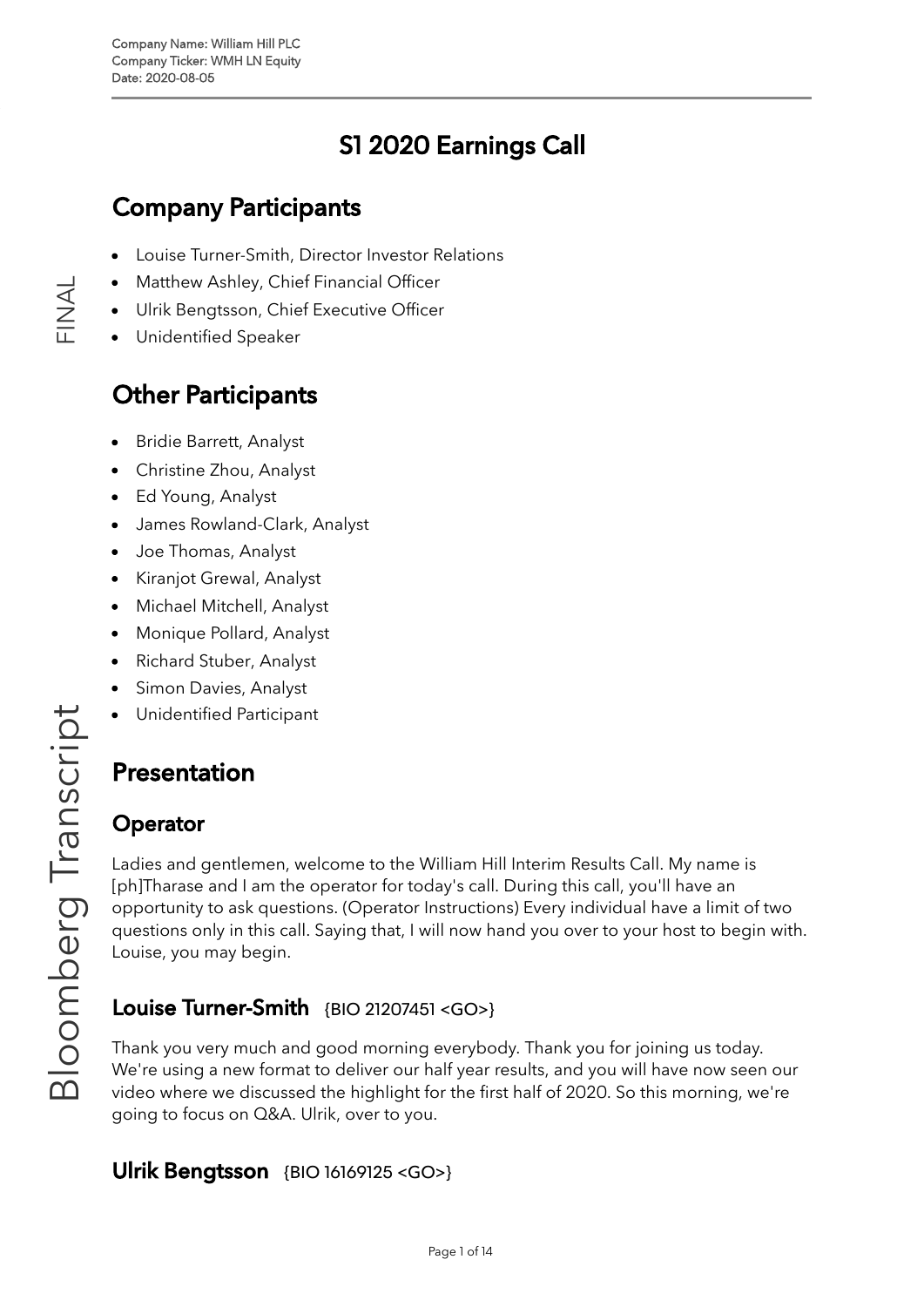Thank you, Luis, and good morning everyone. It's very clear that being digitally led and international diverse is key to resilience. Companies with strong digital capabilities like us have recovered faster and emerged stronger from the COVID crisis. Before we open the lines for questions, I just want to reiterate how pleased we are with how we traded during the first half. We performed very well before the pandemic, we controlled costs during the lockdown and we recovered quickly after the lockdown. We generated profit before and after exceptionals. We're generating cash and we have strengthened our balance sheet.

As a reflection of how well we have managed the business and how quickly it has recovered, we decided to repay the furlough and we think that is the right thing to do. But it's also important to recognize that it's not just what we have delivered, it's very much also how we have delivered it. We've been focusing on our customers. We've been keeping developing our product and put more product into the market and we increased our player safety measures to make sure customers keep control and are safe in these very difficult times. We put out more than 1.2 million player safety messages in the period.

We carried on developing our platform and we use this time to accelerate our technology delivery and product development across our businesses. Also, we're delighted with the excellent progress we have made in the U.S., we are now moving out from the building foundation stage and well into execution. We've gone live just in the last few weeks in three new states, Illinois, DC and Colorado. We deployed a new retail platform in West Virginia and I-gaming as we've talked about on these calls, a number of times. We'll go live imminently in New Jersey. Also, and you might have seen this, CBS partnership is being used as we speak by our U.S. colleagues to acquire customers more efficiently. We're using the broadcasting assets, the digital traffic and assets and the fantasy database, which is one of the largest in the U.S. like I said to acquire customers as efficiently as possible. rip

Finally, I want to recognize the work of our teams. I'm immensely proud of how they have responded and reacted in these difficult times and by no other comparison, these are obviously for all of us, the most difficult circumstances we have experienced in our professional lives.

So with that, I'm happy to hand over to questions. Thank you.

# Questions And Answers

# Operator

oE

 $\overline{\mathcal{O}}$  $\mathbb O$  $\overline{\phantom{0}}$  $\bigcirc$ 

 $\overline{\phantom{a}}$  $\sigma$  $\mathbf{\subseteq}$ ഗ  $\bigcup$ 

 $\overline{\phantom{a}}$ 

(Operator Instructions) Currently, we have one question from James Rowland-Clark from Barclays. Please go ahead.  $\frac{\circ}{\text{D}}$ 

# Q - James Rowland-Clark

Hi, good morning. So, two questions on the U.S. please. After the Eldorado-Caesars deal completion, how long do you think it will take for you to incorporate the Caesars sports books and the second part of that would be, how does that look financially in terms of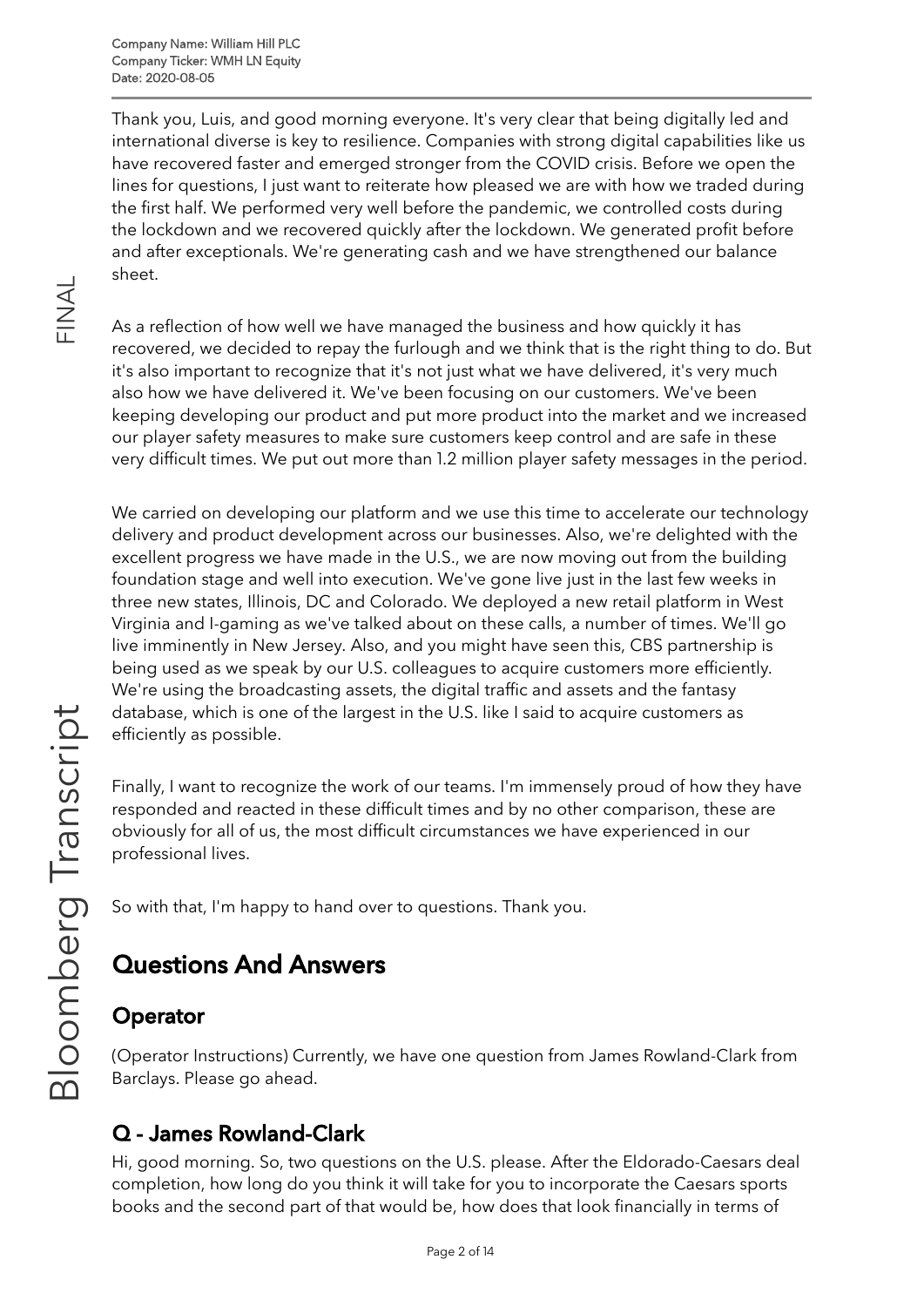measuring the value of those sports assets you're bringing under the operations of your U.S. subsidiary? And then a second question on iGaming, you're going to launch in New Jersey any moment. Do you have a good expectation of the kind of market share you think you could take by the end of the year within New Jersey in iGaming. Thank you.

# A - Ulrik Bengtsson {BIO [16169125](https://blinks.bloomberg.com/screens/BIO%2016169125) <GO>}

So if I start with the Caesars-Eldorado, I mean I mentioned this many times on these calls that we are in preparation and we have been in preparatory mode for this and I think as of yesterday we went live with Paris. We tried to get link over the line today and hopefully to Caesars Palace itself later on this week. So the three first properties are basically already up and running and then we will continue according to a quiet structure rollout schedule for that.

So, it's moving quickly at pace. On the New Jersey iGaming, we're not going to make any predictions or guidance on gaming for the rest of this year. There is a lot of -- still a lot of uncertainty, clearly in the U.S., but over time what we have said is that gaming clearly has the potential to double our market share in New Jersey because we are not planning in the gaming segment and it's about the same size the Sportsbook, so that's clearly the ambition. And for the second question I think I hand over to--

## A - Matthew Ashley {BIO [18911789](https://blinks.bloomberg.com/screens/BIO%2018911789) <GO>}

So in terms of the financial, how that's going to look? I think previously we talked about contribution of 30 million, and that's looking good. I think the issue is probably hard for us to judge, not just in this case, but generally is U.S. retail football and just generally how that's behaving. So I think we're comfortable with the altitude that we promised previously, but it's just the amount of time it's going to take to get there.

I think as Ulrik says, we will be operational in those locations pretty quickly. It's sort of weeks and months, it's not particularly long period, particularly as the guys have done so much prep, but in terms of that recovery, we just have to see how the U.S. shapes up.

# Q - James Rowland-Clark

Great, thank you.

# **Operator**

We have another question from Ed Young from Morgan Stanley. Please go ahead.

# **Q - Ed Young** {BIO [19792496](https://blinks.bloomberg.com/screens/BIO%2019792496) <GO>}

Hi, good morning. Two from me as well please also, both on the U.S. So the first one is, the CBS agreement clearly very exciting. Wanted to see what you have to give a bit more detail around early signs of what you're seeing and perhaps put some numbers around all the customers you think you are able to access in various forms through the media integration, the database, et cetera. So some sort of color on that would be useful.

 $\frac{\mathsf{Z}}{\mathbb{L}}$  .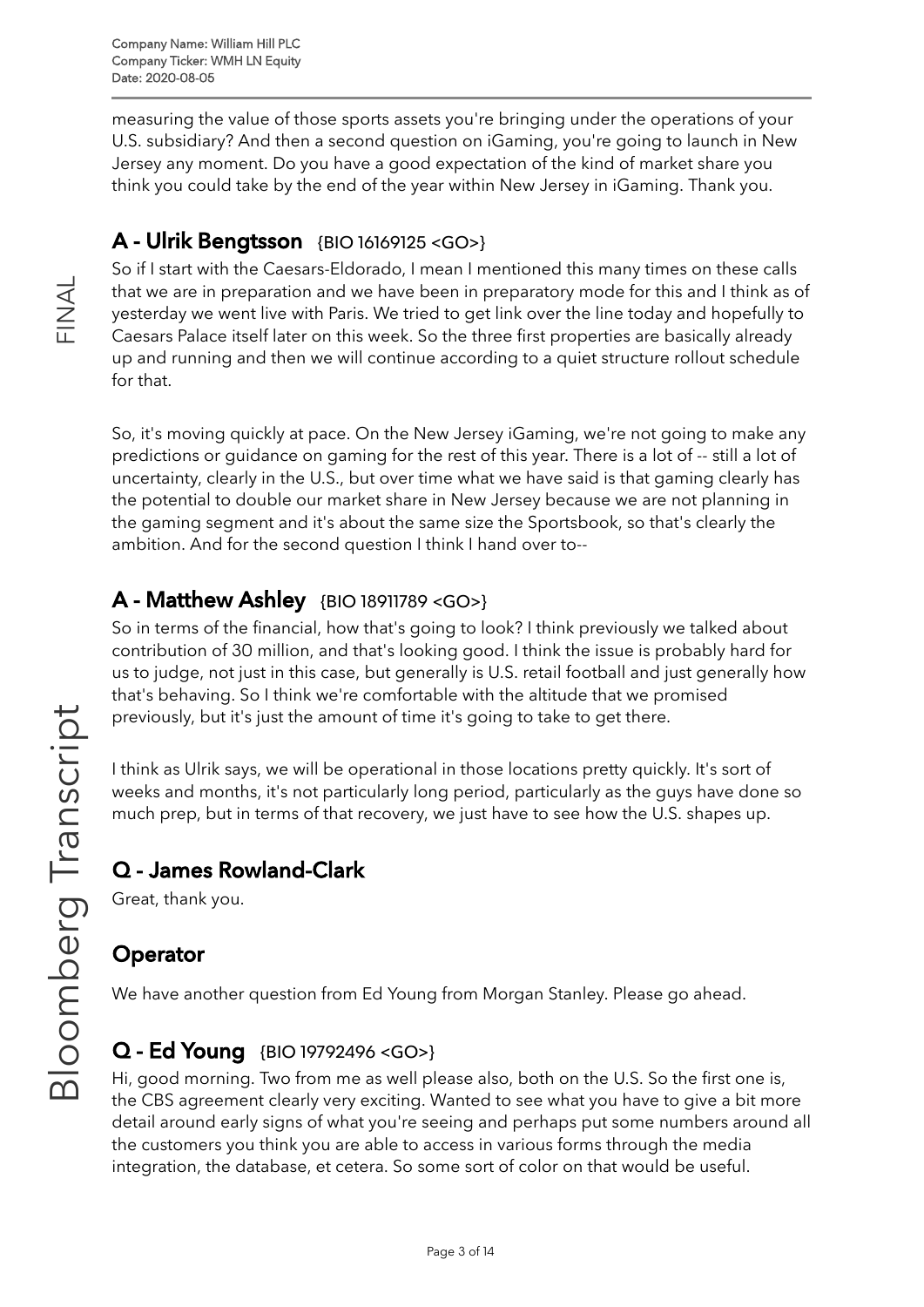Company Name: William Hill PLC Company Ticker: WMH LN Equity Date: 2020-08-05

And the second one was on brands. I'm hoping now that Eldorado Caesars is closed. If you could expand on sort of your thinking there a little bit. So, are you going to continue with Caesars on the sports side, it looks from the over rounds like you've already from a risk and trading point of view, brought those pretty closely aligned, but how do you view sort of the relative marketing efficiency of effectively running with multiple brands and will receive as media deals with the likes of ESPN, et cetera. Will they be turned towards promoting -- would you handle they stay on Caesars.

So sort of -- how you see the path ahead for the brand -- to handle brands in U.S. could be very useful.

#### A - Ulrik Bengtsson {BIO [16169125](https://blinks.bloomberg.com/screens/BIO%2016169125) <GO>}

Yeah. So let's start with the CBS deal. Clearly CBS is one of the big, well second biggest sports asset in the U.S., following ESPN and the footprint reach that CBS have across the country is enormous, and I'm sure you can find all kinds of figures on viewing et cetera quite easily. The agreements allow us to be the exclusive gambling provider to CBS and partner to CBS, both when it comes to broadcasting all of their online assets as well as use of the fantasy database, which is one of the oldest and first fantasy data bases that was present in the U.S. and also one of the largest. So clearly it's about us mixing these assets in the best possible way and if you check CBS Sports Center or highlight reels online now, you will see that William Hill order feeds are tightly integrated both in the broadcasting feeds and in the online feeds. The voice hovering commentary refers to our friends at William Hill and the orders we offer on various markets. And there is a tie from the fantasy follow up that they do into the real money gaming. So it's very deep and tight and comprehensive integration across all channels.

Clearly, this will enable us to acquire customers more efficiently, but also leads you --

# **Operator**

(Technical Difficulty)

Hello and welcome to today's conference. Very sorry to pull you out of today's call, just running to take a couple of details. Could I take your name please?

(Technical Difficulty)

Hello, caller can you hear me?

(Technical Difficulty)

#### A - Ulrik Bengtsson {BIO [16169125](https://blinks.bloomberg.com/screens/BIO%2016169125) <GO>}

-- the agreement, the operating -- the physical book, but we also sort of run the Caesars sports brand and we see, it's quite beneficial to run multi-brand, we used to run multibrand in Europe and it works very well in the territories we run, Mr. Green and William

 $\frac{\mathsf{Z}}{\mathbb{L}}$  .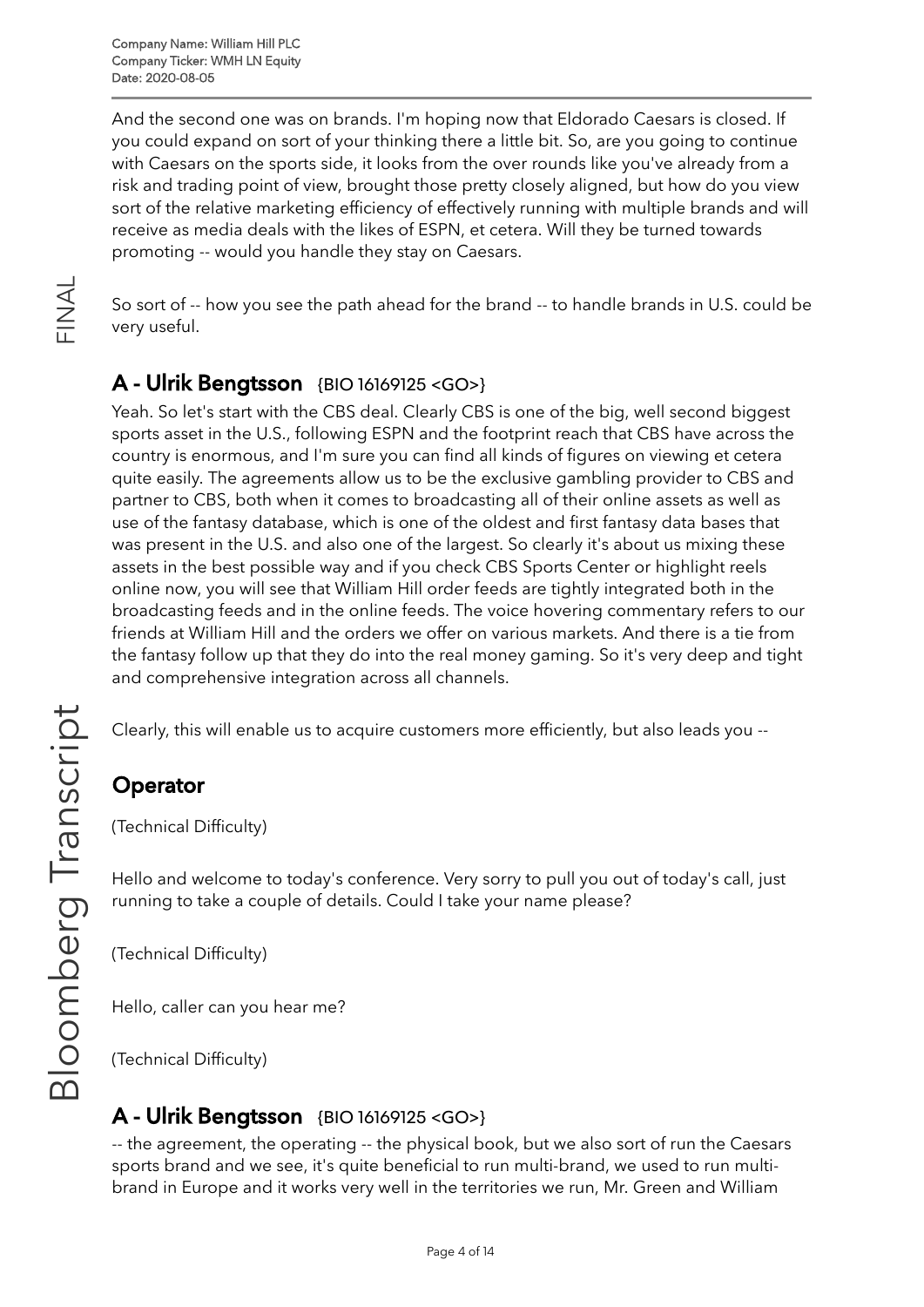Hill. Sometimes Mr. Green is the lead brand, and other places William Hill is the lead brand and vice versa. And will be the same thing here. Many territories where Caesars sports will be our lead brand for a number of reasons. And in other territories, William Hill will be the lead brand and we will dual play that and that's going to work very, very well.

#### Q - Ed Young {BIO [19792496](https://blinks.bloomberg.com/screens/BIO%2019792496) <GO>}

Okay, thank you.

# **Operator**

 $\frac{\mathsf{Z}}{\mathbb{L}}$  .

 $\prec$  $\overline{\phantom{0}}$ 

> We have another question from Monique Pollard from Citi. Please go ahead, your line is now open.

# Q - Monique Pollard {BIO [18784505](https://blinks.bloomberg.com/screens/BIO%2018784505) <GO>}

Hi, morning, everyone. Two questions from me please. The first one also on the U.S., Ulrik I was hoping you could comment a bit on how U.S. trading has been over the past couple of weeks, since we've seen more sports return to that market? And have we seen a meaningful improvement in the last two weeks of June and then the second question is just around the online performance. So very strong online performance in the last two weeks of June. Just wanted to understand your thoughts, for us to weather the plus 16 with something that was sustainable going forward, or how much that had benefited from strong gaming that now won't recur as sports normalized.

#### A - Ulrik Bengtsson {BIO [16169125](https://blinks.bloomberg.com/screens/BIO%2016169125) <GO>}

Yeah. Let's start with the U.S. The key drive, I mean, as you all know, and we've talked about that many times, our U.S. business is primarily mobile business and we have a very strong mobile offering in the U.S. and clearly, the COVID effects primarily relates to retail. Having U.S. sports returning, have made miracles for our mobile business and we have seen a very strong return of trading in the last week since the basketball returned and since then of course -- since the baseball return and since then of course we have the basketball and ice hockey coming in.

So very reassuring and robust recovery of the mobile business in the U.S. As for online UK, yes, you're right. Strong numbers, we are very pleased with the development of our UK online business. I don't think we've posted numbers of this strength in a long, long, long time, but we have more work to do. We are in no illusion that we are finished. There is plenty more product to be launched, plenty of more improvements to be launched and we believe that the merger of UK -- online UK retail will also be beneficial to the overall business.

Clearly in that number, the plus 16%, it's very much driven also by our international business that has performed incredibly strong throughout COVID and it's also driven by very beneficial margins in the UK which of course, over time normalized, but it is hard to make predictions right now because sporting schedule is not resembling anything we used to.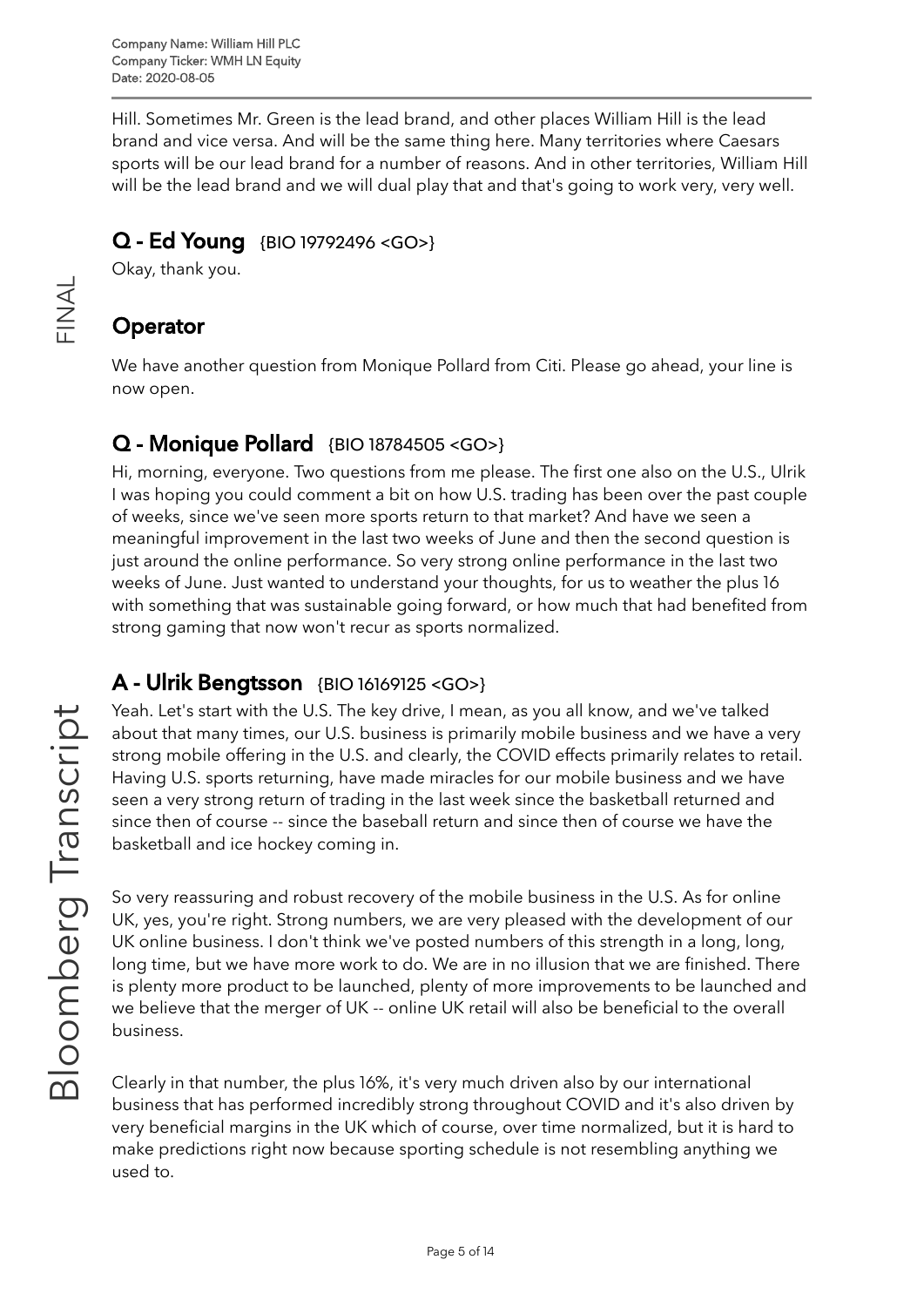So, it's early to make predictions on how the numbers will play out in the second half yet, but we are encouraged by the trading, it looks strong. We are happy with what we have deployed and we look forward to the second half.

# Q - Monique Pollard {BIO [18784505](https://blinks.bloomberg.com/screens/BIO%2018784505) <GO>}

And could I just follow up on the U.S., then also you said really strong returns in sports came back, in basketball and hockey. Are you now seeing growth back then in the U.S. business?

#### A - Matthew Ashley {BIO [18911789](https://blinks.bloomberg.com/screens/BIO%2018911789) <GO>}

Let us -- (inaudible)

 $\frac{\mathsf{Z}}{\mathbb{L}}$  .

 $\prec$  $\overline{\phantom{0}}$ 

#### A - Ulrik Bengtsson {BIO [16169125](https://blinks.bloomberg.com/screens/BIO%2016169125) <GO>}

Yeah, so there's two things going on this, the mobile piece and there is, the retail piece. We're not seeing growth in the Retail piece, obviously, in -- for COVID and the footfall is lower, that's well documented and understood. In terms of mobile, we are. But we have to, if we look at year-on-year, but of course, we've got a slightly different sports in Canada, but it's very early. I mean to the end-of-week 30, we only have four days of baseball, but so extrapolating that at your peril. But it was incredibly strong and strong enough. So overall, we saw a net growth. But whether it's just a release of attention or whether we are going to see that sustainable is too early to say but at the moment it couldn't be going better. So let's see how that plays out and if it stays like that we will certainly be letting you know.

#### Q - Monique Pollard {BIO [18784505](https://blinks.bloomberg.com/screens/BIO%2018784505) <GO>}

Wonderful. Thank you.

#### **Operator**

We have another question from Michael Mitchell from Davy. Please go ahead, your line is now open.

# Q - Michael Mitchell {BIO [18976319](https://blinks.bloomberg.com/screens/BIO%2018976319) <GO>}

Yes, good morning gentlemen. Thanks for taking my call. One of my question I have two if I could. Firstly, and I hope you could talk a little bit more about the potential revenue synergies of bringing your UK online and retail businesses together and as part of that perhaps you could remind us at the extent to which UK retail is already an important customer acquisition funnel for your UK online business and then secondly again for online and could you help us with the roadmap for further international market launches from Mr. Green following on from Spain? Thank you.

#### A - Ulrik Bengtsson {BIO [16169125](https://blinks.bloomberg.com/screens/BIO%2016169125) <GO>}

Yeah, so on the, I think you're spot on in the fact that we primarily see this as the revenue potential. We think our stores can do more than they do today and on your second half of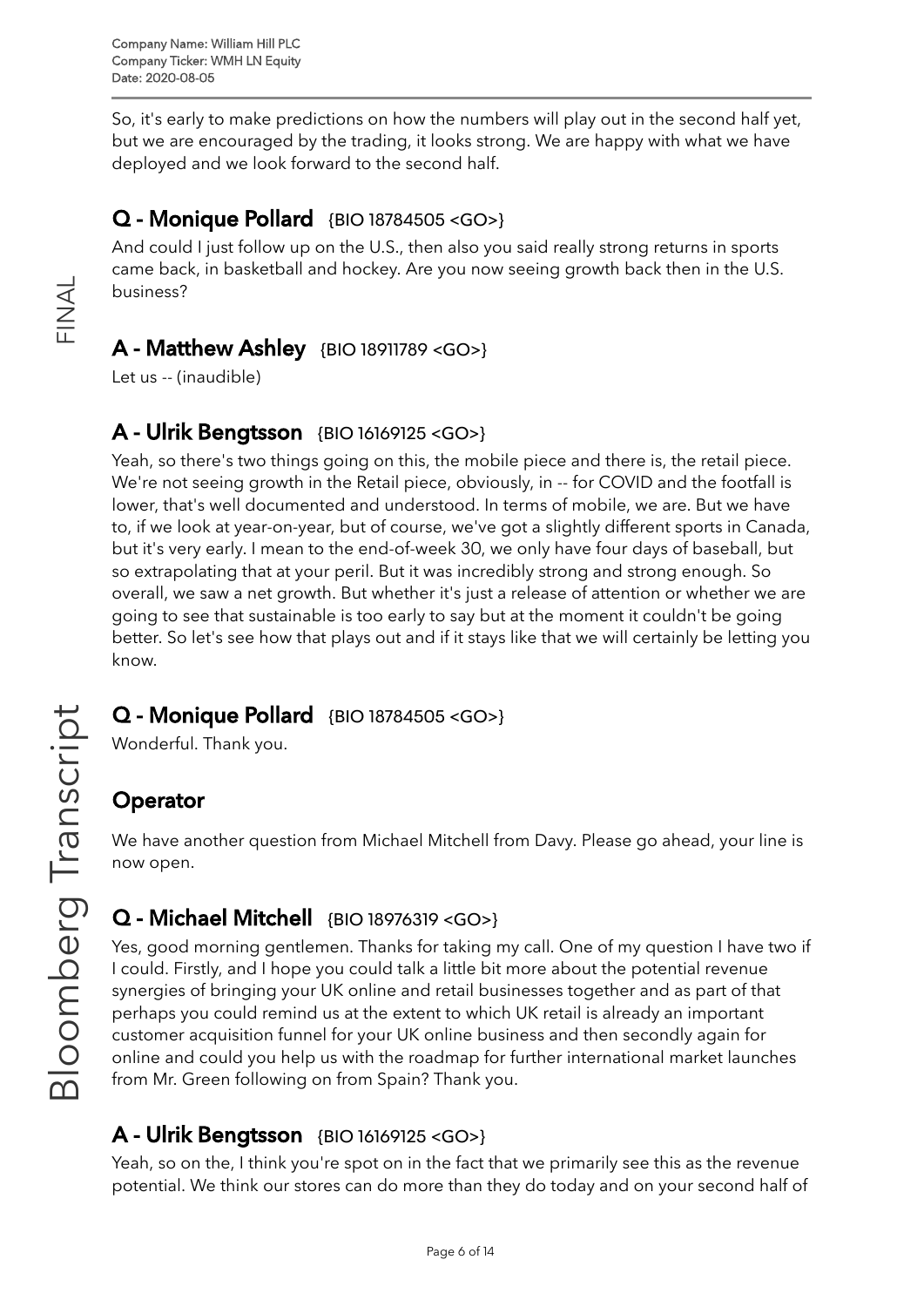that first question, how much it contributes today. I think it's fair to say that we haven't done everything we could have done to drive retail customers online, this facilitates that is part of a broader strategy to sort of use our retail estate in a more comprehensive way, which I think is very exciting. And in terms of the international road map like as you point out, we launched. Mr. Green in Spain that team have many plans on how to expand our international business further. But I think I stay away from giving you specific countries at this point in time as it's still moving and we're very much also hands of regulators around the world, but we will keep you posted on that.

#### Q - Michael Mitchell {BIO [18976319](https://blinks.bloomberg.com/screens/BIO%2018976319) <GO>}

Thank you.

 $\frac{\mathsf{Z}}{\mathbb{L}}$  .

 $\prec$  $\overline{\phantom{0}}$ 

## **Operator**

We have another question from Kiranjot Grewal from Bank of America. Please go ahead.

## Q - Kiranjot Grewal {BIO [19179281](https://blinks.bloomberg.com/screens/BIO%2019179281) <GO>}

Hi, just firstly, could you maybe update us on your positioning in the U.S. in terms of your technology. And then secondly, could you maybe give us a little bit more color on the retail exposure in the U.S. and from what we're hearing is that Nevada is obviously suffering from really weak footfall given the reliance on large groups and conferences. Have you got in mind how this business could recover or are there any more ways we could see cost management. If this continues in H2? Thank you.

#### A - Matthew Ashley {BIO [18911789](https://blinks.bloomberg.com/screens/BIO%2018911789) <GO>}

So if I deal specifically with the Nevada point you're right about the footfall -- a lot of our debt. A lot of our retail locations are off the strip, so they're actually doing okay. So now that sport is back, the reductions are how -- give some context are relatively modest and now that we've got the sport that back. And at the moment. What we're saying the very earliest trends. And again, we've got to be careful extrapolating it that the growth in mobile is more than offsetting the shortage in the retail, so I don't think we need to overplay that but certainly what we're not going to see is the kind of the growth that we've had in Nevada, retail, I mean just talking to the guys yesterday, we're just not seeing the big conventions being booked, we're not seeing the air traffic being booked but - actually that isn't our core market in the Nevada. It tends to be of the strip and it's more that the ecosystem that exists around it.

So I mean the more interesting thing I suppose is the fact that we've got the retail opening in new states and that's giving us growth. We just opened in Washington DC, we were at the stadium we've got great revenue take-up on the first day I think we were talking like \$100,000 over the first weekend in a new location.Terrific stuff. So I think I'll let Ulrik develop with the tech. But in terms of the retail it's in pockets. We're seeing the advantage of diversification each day is different, as you guys will know it's not a country in the way that we think about it, look at it, market it and so when we do, we have a local approach which we think is really benefiting us. And then when you overlay that the growth that we're seeing coming through in mobile as we are getting. The country is becoming more and more educated as to, because of the broadcasting interest and the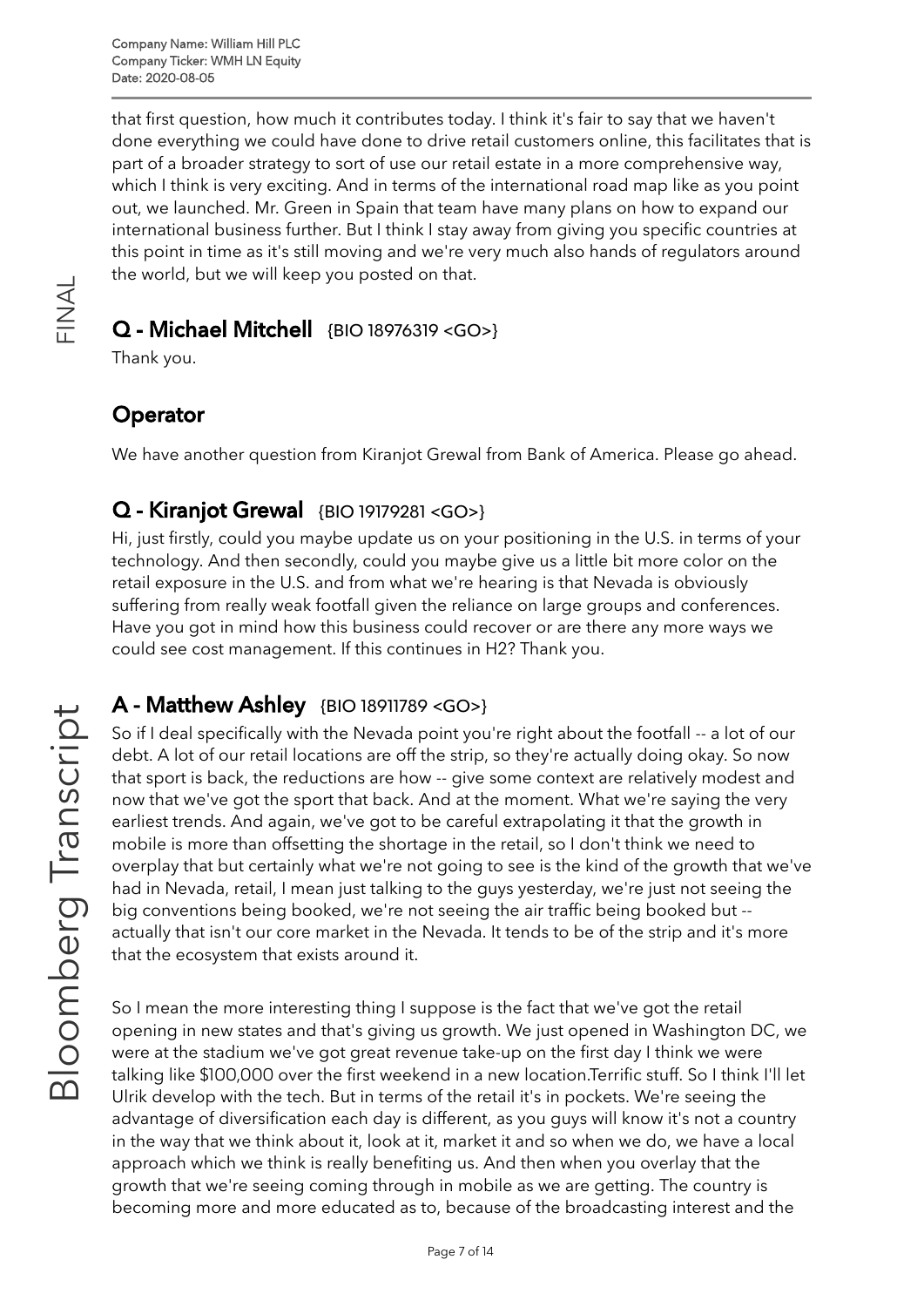online presence of it, the links and CBS et cetera. We're beginning to see that deliver as well, which is pretty exciting.

## A - Ulrik Bengtsson {BIO [16169125](https://blinks.bloomberg.com/screens/BIO%2016169125) <GO>}

Yeah. And on the tech. I mean you have seen some of the plans we had for tech for the second half, which was deploying our integrated retail technology and we've done that in West Virginia, we went live in West Virginia, a couple of wrinkles to iron out but that works really, really well. We also talked about the CBS integration and I spoke to that that's broadly completed and it's a very deep and comprehensive integration. We talked about iGaming to launch that in New Jersey, like I said also that's imminent. And then we have the state rollouts and our ability to do that in a quick way and just in the last two weeks. We launched, Colorado, Illinois in DC. So we were very, very pleased with how our tech team and technology team in New Jersey are performing and how quickly they are deploying product and how good their velocity is. There is, again, I mean it's going to be very, very clear on, there is a lot of work to be done, but it's still early days in this market. And I think we're performing as well as we could ever have hoped and this at this point in time.

#### Q - Kiranjot Grewal {BIO [19179281](https://blinks.bloomberg.com/screens/BIO%2019179281) <GO>}

Thank you. That's really helpful.

## **Operator**

We have another question from Simon Davies from Deutsche Bank. Please go ahead, your line is now open.

#### Q - Simon Davies {BIO [2558269](https://blinks.bloomberg.com/screens/BIO%202558269) <GO>}

Yes, good morning. Just three from me please, firstly, just quickly, what are you seeing in terms of full run rate in UK retail since you have reopened. And secondly just on the states. Can you map out likely your expectations in terms of your launch into new states over the next six to 12 months and has there been any change in your view in terms of the addressable market in the US. And finally just on the Caesars relationship. Is there any scope for you to get access to the Caesars marketing database and work with that?

#### A - Matthew Ashley {BIO [18911789](https://blinks.bloomberg.com/screens/BIO%2018911789) <GO>}

Yeah. So I think football clearly football is down UK high street and you'll be naive not to recognize that we had a base case that assumed and 80% when we did the placing. I think we're pacing closer to 90% right now, which is again better than we would have thought, but ultimately we think that football on the high street which will take a hit on back of covid and we only a very good place with our retail estate having a large number of stores already last year we're pruning it a little bit further with 119 shops, but it's more business as usual. I think it's an incredible evidence of strength that we don't have to go after more shops at this point in time.

Given the environment we're operating and in terms of the Caesars database and Caesars of assets we were taking over 55 sports books in 16 states and we are starting to activate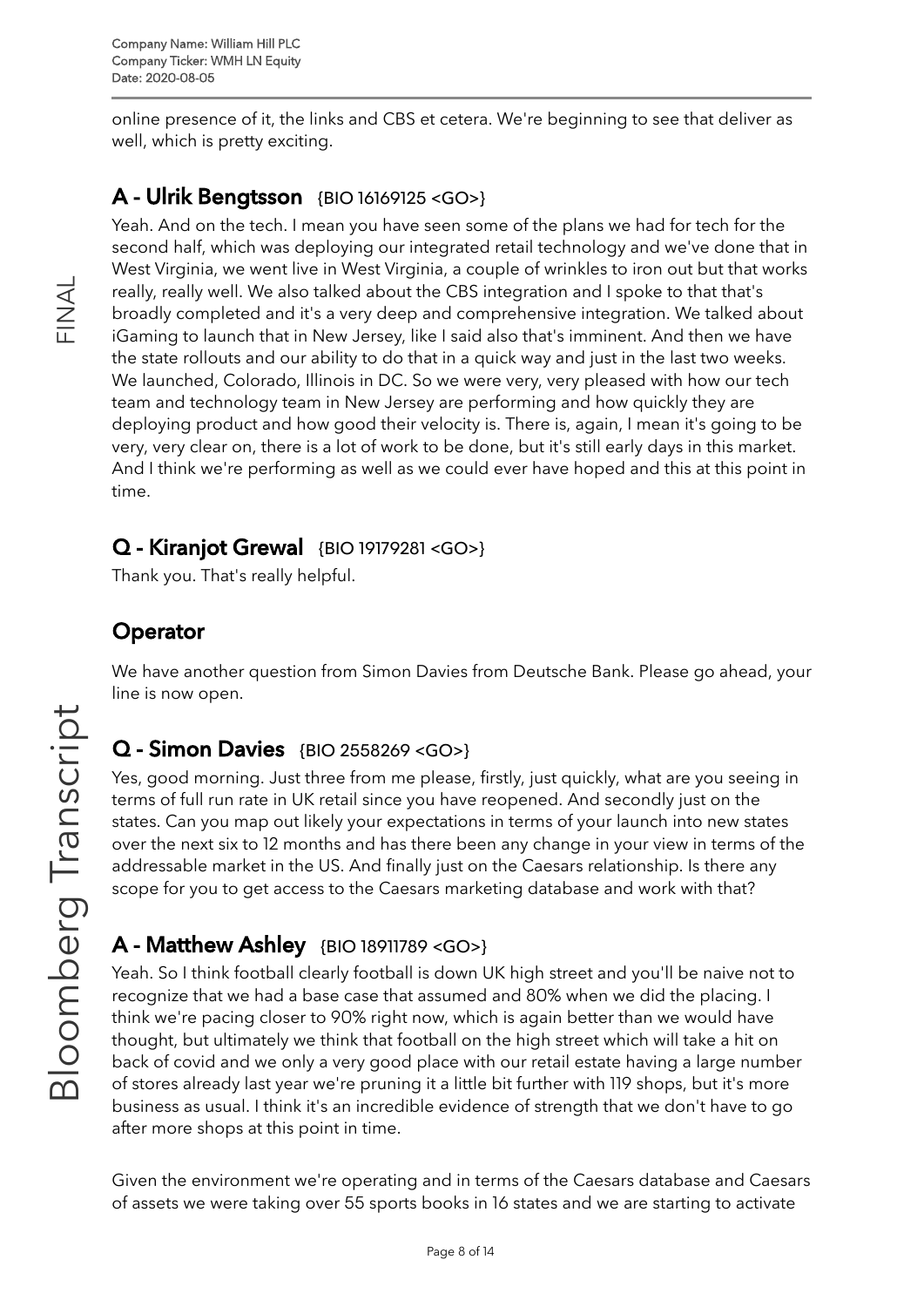those have to speak, as I mentioned before, we operate in the Caesars sports brand. And clearly Caesars have other assets, but there is nothing of that we are fully accessing at this point, but we of course have a very close relation with our partner there. And there's always talks about how we can strengthen our US business for sure.

#### Q - Simon Davies {BIO [2558269](https://blinks.bloomberg.com/screens/BIO%202558269) <GO>}

And terms of new state launches?

## A - Matthew Ashley {BIO [18911789](https://blinks.bloomberg.com/screens/BIO%2018911789) <GO>}

We had a few more states that we think will go live towards the back end of this year and then looking into next year. I think I'll pass on that for now. It depends a little bit on the regulatory roll up. But there will be an 10 second half as well and there is some excitement exciting opportunities in the next here also in terms of addressable market. I think we said GBP8 billion in the placing, no reason to revise that I know, others are saying how those numbers. It's. I don't think anyone really knows, but it's going to be a big number.

#### Q - Simon Davies {BIO [2558269](https://blinks.bloomberg.com/screens/BIO%202558269) <GO>}

Okay, thanks.

# **Operator**

We have another question from Christine Zhou from RBC. Please go ahead, your line is now open.

# Q - Christine Zhou {BIO [19697356](https://blinks.bloomberg.com/screens/BIO%2019697356) <GO>}

Hi, good morning. A couple of questions please, firstly on Caesars where do you use the Caesars brand go into iGaming as well. And what's your thinking around there. And secondly on the dividend policy. How are you thinking about that going ahead and how much do you think this will be impacted by the extent of the growth opportunity in the U.S.? Thanks. rip

# A - Ulrik Bengtsson {BIO [16169125](https://blinks.bloomberg.com/screens/BIO%2016169125) <GO>}

Yeah, so on the iGaming, that's not part of our current agreement. So we run Caesars sports, but not there iGaming assets at this point in time and the dividend. I think I'll pass over to Matt.

# **A - Matthew Ashley** {BIO [18911789](https://blinks.bloomberg.com/screens/BIO%2018911789) <GO>}

Yeah, so on the dividend. Obviously, just on the placing so we didn't do that to and it's right back again. I mean in terms of how we're thinking about it. I mean let the balance sheet is down to 2.1 times gearing from 2.4 at the year-end. We, as we put out when we did our placing documentation. We expect to bring that down further and certainly at the moment, subject to various sporting events and margins. We are generating cash on a weekly basis. So we see that coming down, but you're absolutely right. When we generate that cash, our priority has got to be pursuing growth in the U.S. and when the  $\frac{1}{\sqrt{2}}$ 

 $\overline{\phantom{a}}$ 

oE

 $\overline{\mathcal{O}}$  $\mathbb O$  $\overline{\phantom{0}}$  $\bigcirc$ 

 $\overline{\phantom{a}}$  $\sigma$  $\mathbf{\subseteq}$ ഗ  $\bigcup$ 

 $\frac{\mathsf{Z}}{\mathbb{L}}$  .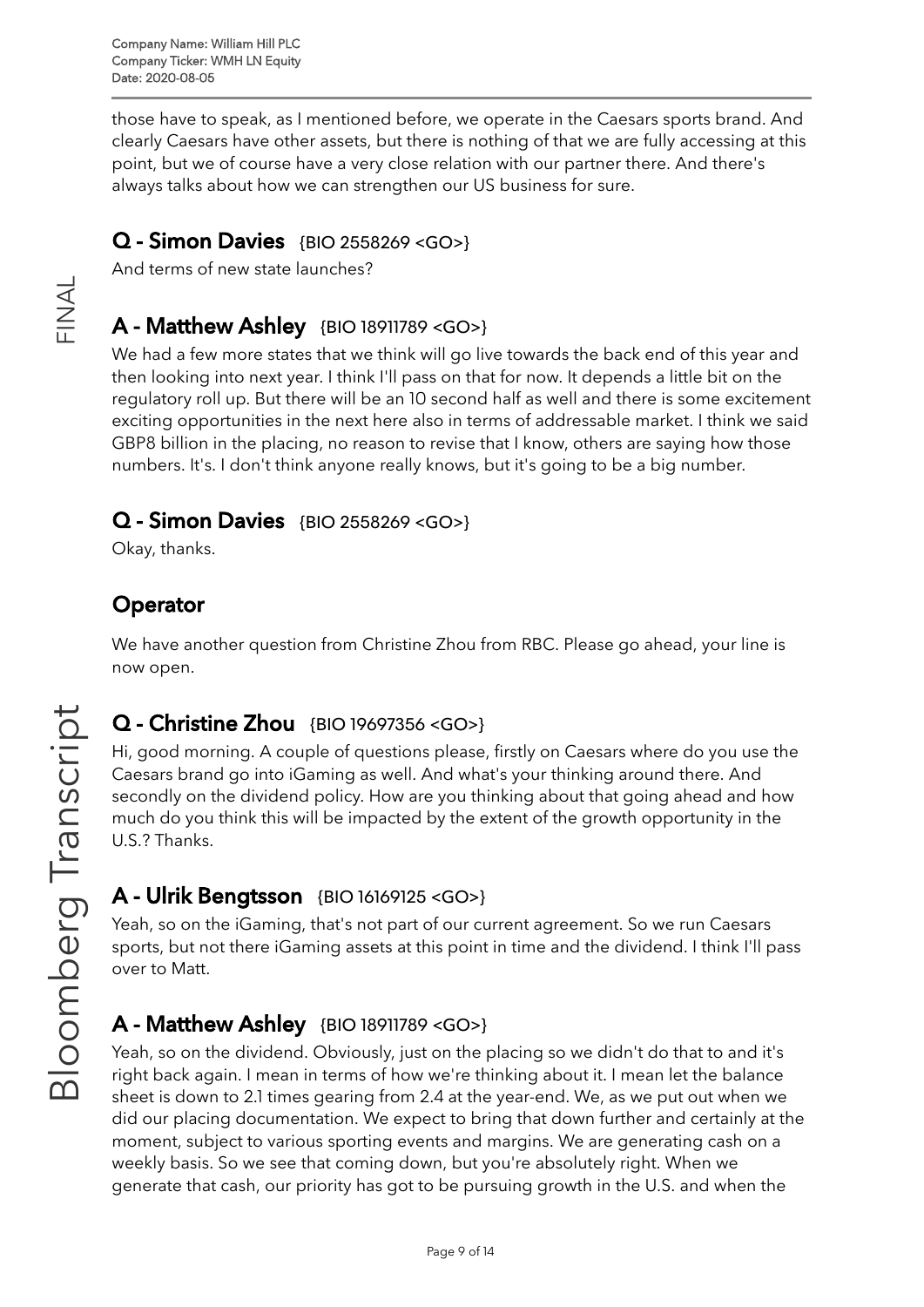guys tell us the new state opening up and they want to spend more on marketing. We've got the firepower to do it and that's absolutely our priority to make sure they've got the money they need to drop the tech stack in and also the money they need to market and launch the product successfully.

So that's absolutely our priority and in terms of dividend. We recognize this important to investors. But I think certainly they've all been pretty clear with us that the most important thing is now to catch the wave.

#### Q - Christine Zhou {BIO [19697356](https://blinks.bloomberg.com/screens/BIO%2019697356) <GO>}

Great, thank you.

# **Operator**

 $\frac{\mathsf{Z}}{\mathbb{L}}$  .

 $\prec$  $\overline{\phantom{0}}$ 

> We have another question from Richard (inaudible) he is a private investor. Please go ahead, your line is open.

## Q - Unidentified Participant

Yes, hello. Thank you for -- my question relates to America with the relationship with CBS. You mentioned that they've got a very big database on the fantasy sports, are you planning to roll out any kind of product offering in relation to the fantasy tournaments something similar along the lines of DraftKings and FanDuel in the future? That's one question. Second question in terms of the apps that you have active, how easy is it just to activate across new states as soon as they become -- do they need time to tweaking or is it the case of just as soon as the regulatory approval is there you can switch the app on and you can access that market?

# A - Ulrik Bengtsson {BIO [16169125](https://blinks.bloomberg.com/screens/BIO%2016169125) <GO>}

Thank you. We have no intention to venture into the fantasy and social gaming space. We are in real money sports betting, and we intend to stick with that. In terms of the activation of the app, you're right, every state has a slightly different regulatory environment and there are always some adjustment that needs to be done on the app. We built the technology that we refer to as states in the books that enables us to quickly launch new states as they come live regardless of how the regulation look and that is what we're leaning on for further state rollout as we go forward.

# Q - Unidentified Participant

Okay, thank you.

# **Operator**

We have another question for Richard Stuber from Numis. Please go ahead, your line is now open.

# Q - Richard Stuber {BIO [15216122](https://blinks.bloomberg.com/screens/BIO%2015216122) <GO>}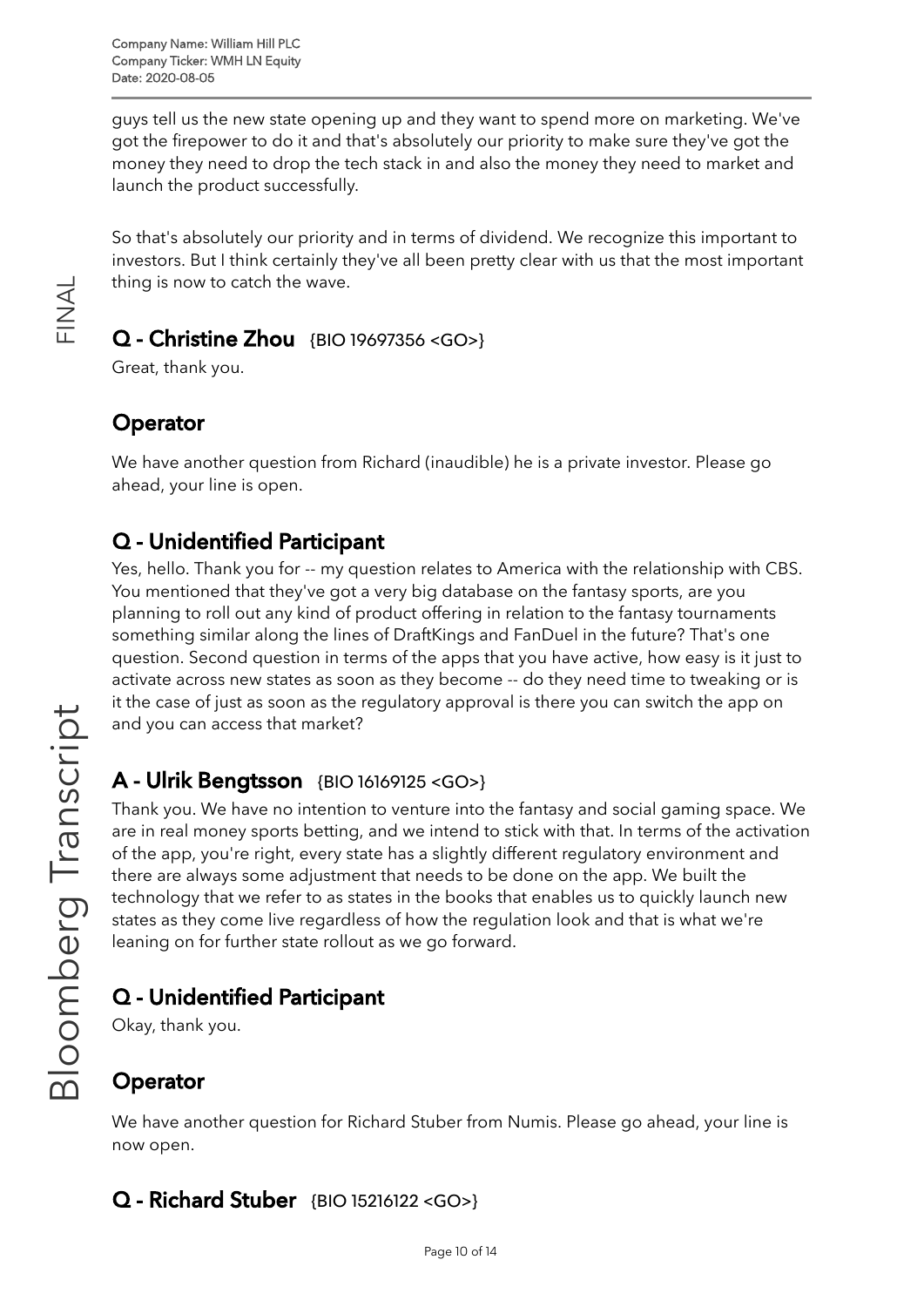Hi, good morning everyone. Two questions from me. First of all, on the international growth in the first half is anymore color or anymore split, you can give in terms of which markets in particular outperformed? And second question, just some housekeeping, could you say what the marketing as a percentage of revenue was go online in the first half and what you expect it will be for the full year? Thank you.

# A - Ulrik Bengtsson {BIO [16169125](https://blinks.bloomberg.com/screens/BIO%2016169125) <GO>}

I'll take the international market and give you some comments on the marketing piece, so for international, it's been a breakthrough half for our international business really growing all the way through COVID, little bit of a dip in the middle of it back of zero sports available in both have before and after, really, really strong and really is coming from all markets. I mean we always doubled our size in Denmark, you would have seen the publications around market share in Sweden and how quickly we are growing in Sweden. We've done well in Italy and we do well in plenty other countries. So it's been a tremendous performance across the board to be honest.

#### A - Matthew Ashley {BIO [18911789](https://blinks.bloomberg.com/screens/BIO%2018911789) <GO>}

Yeah. And then in terms of marketing as a percentage of revenue for the entire online business is 23%.

# A - Unidentified Speaker

Operator, next question please.

#### **Operator**

You have a question from Birdie Barrett from Stifel. Please go ahead, your line is now open.

#### Q - Bridie Barrett {BIO [21024714](https://blinks.bloomberg.com/screens/BIO%2021024714) <GO>}

Thank you. Actually you've covered off most of my questions, but I wondered whether you and would just give us an update on your thoughts surrounding regulation and regulation change in the UK. Following the and the launch of you recently. Thank you.

# A - Ulrik Bengtsson {BIO [16169125](https://blinks.bloomberg.com/screens/BIO%2016169125) <GO>}

Yes. We, of course, we have seen the launch document. And we think it's a very sensible document it recognizes the huge contribution to the UK economy that our industry is making and of course in these very difficult times. That's important. We also recognize the importance of the review to be fact based and evidence based which we welcome and we've said it before and we stick to that we truly welcome and review of the Gambling Act, a fact based and evidence based review of the Gambling Act. And we can't wait for that to get started, to be honest. That is the way for us to get the clarity on our environment in the UK going forward and we're quite hopeful, given how balanced the launch report were when it came out. We think that's going to be important input to review.

 $\frac{\mathsf{Z}}{\mathbb{L}}$  .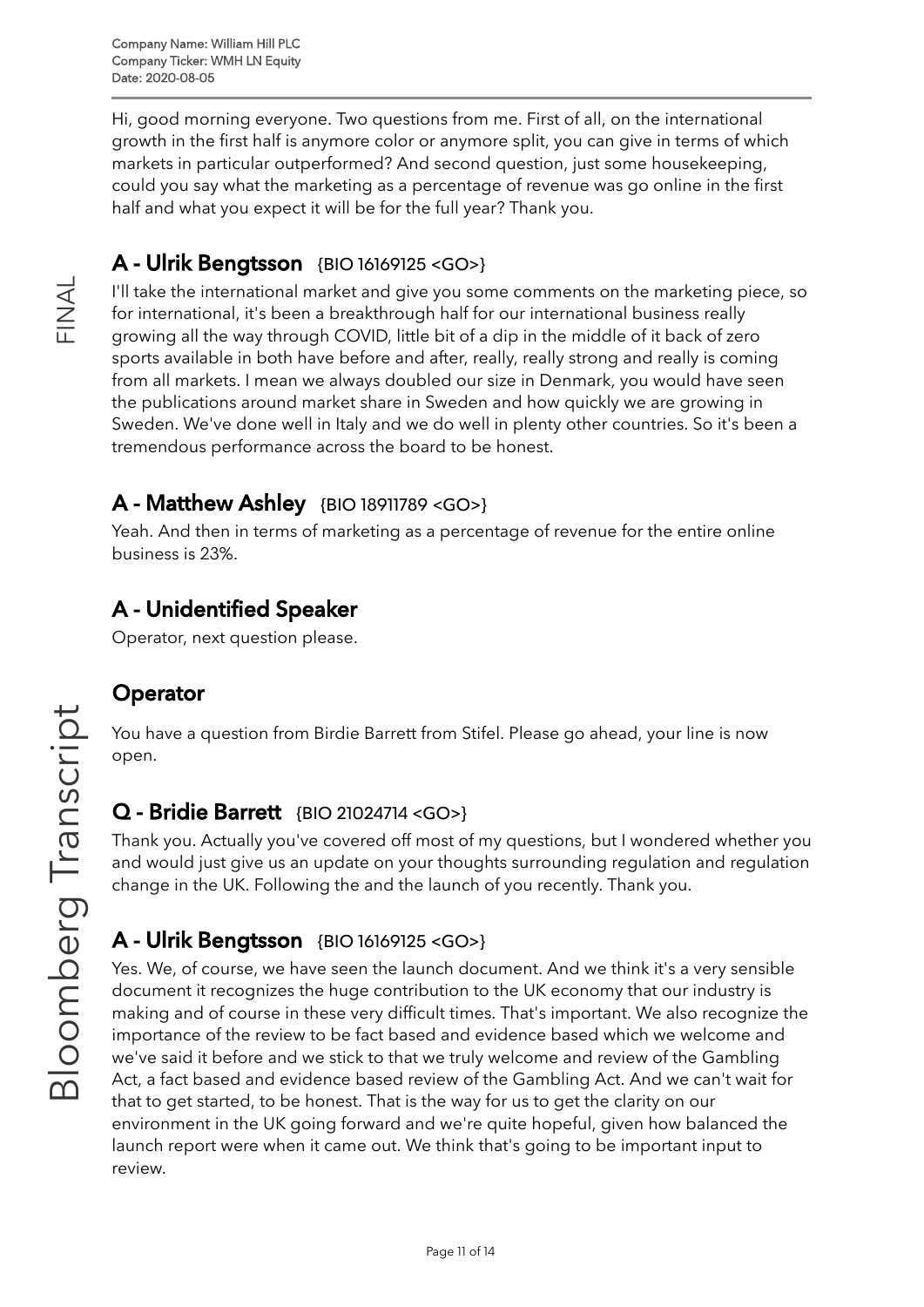#### Q - Bridie Barrett {BIO [21024714](https://blinks.bloomberg.com/screens/BIO%2021024714) <GO>}

Thank you.

# **Operator**

We have a question from Joe Thomas from HSBC. Please go ahead, your line is now open.

# $Q - Joe Thomas$  {BIO [16744156](https://blinks.bloomberg.com/screens/BIO%2016744156) <GO>}

Good morning Ulrik and Matt, just on following up on this merger of integration of retail and online. Are there any numbers you get of course on the scale of the cost savings and revenue opportunities and how long they will take to come out. Secondly, on the furlough money that's going to be repaid, can you just clarify how that's going to be accounted for in the second half, we simply not an exception, but this is a double underlying running costs. And then thirdly just on the European technology situation, can you just clarify or what still needs to be done there. How have you all with all the legacy issues of Trafalgar are now dealt with? Thanks.

## A - Ulrik Bengtsson {BIO [16169125](https://blinks.bloomberg.com/screens/BIO%2016169125) <GO>}

Okay. I'll just take that technology question and I'll leave the retail -- online of furlough to Matt. Like I said we're performing very well and we have switched out all of that, old Trafalgar front and to our new proprietary front ends. I talked about projects, Quiksilver and Spitfire and Monedero which all has replaced our old gaming from end Sportsbook front end and then I'll bet clips in Spain and Italy and also in the UK. So from a front end prospective we are very happy with that of course the speed performance of a site has improved dramatically after those changes. But again, there's always more work to do and we have other things to untangle but we are increasingly moving to very modular and modular technology stack where we using global components and we have built a lot of good components in the U.S. that we are bringing back to Europe and migrate over to and vice versa. So the technology ecosystem is very strong out William Hill and we have all the components, we need. There is a little bit of a few pieces and it still needs to be shuffled around and moved around, but we have a very clear path to get there on the UK Retail online numbers, we're not going to give you any guidance on that. What we'll do, we'll come back to you on how we see that evolve, on the furlough Matt will answer.

### **A** - Matthew Ashley {BIO [18911789](https://blinks.bloomberg.com/screens/BIO%2018911789) <GO>}

Yeah, sure. So on furlough Joe is GBP24.5 million. They expand will be booked this month and we will, the cash will go out shortly, we're just in discussions with HMRC how best to do that and it's not an exceptional item. It will go in the left hand column and as you've seen with the exception of this the two things, it's probably just worth drawing out in the call to avoid any confusion we've recognized GBP201.6 million of VAT after-tax. So it appears in three lines in the P&L. You've got a bit in the corporation tax, a bit in the interest received and a bit in the cost of sales, but net-net that comes down to GBP201.6 million. And so that was recognized in the first half will get the cash in the second half. And on the furlough will recognize the cash expense and the P&L expense in H2.

 $\overline{\phantom{a}}$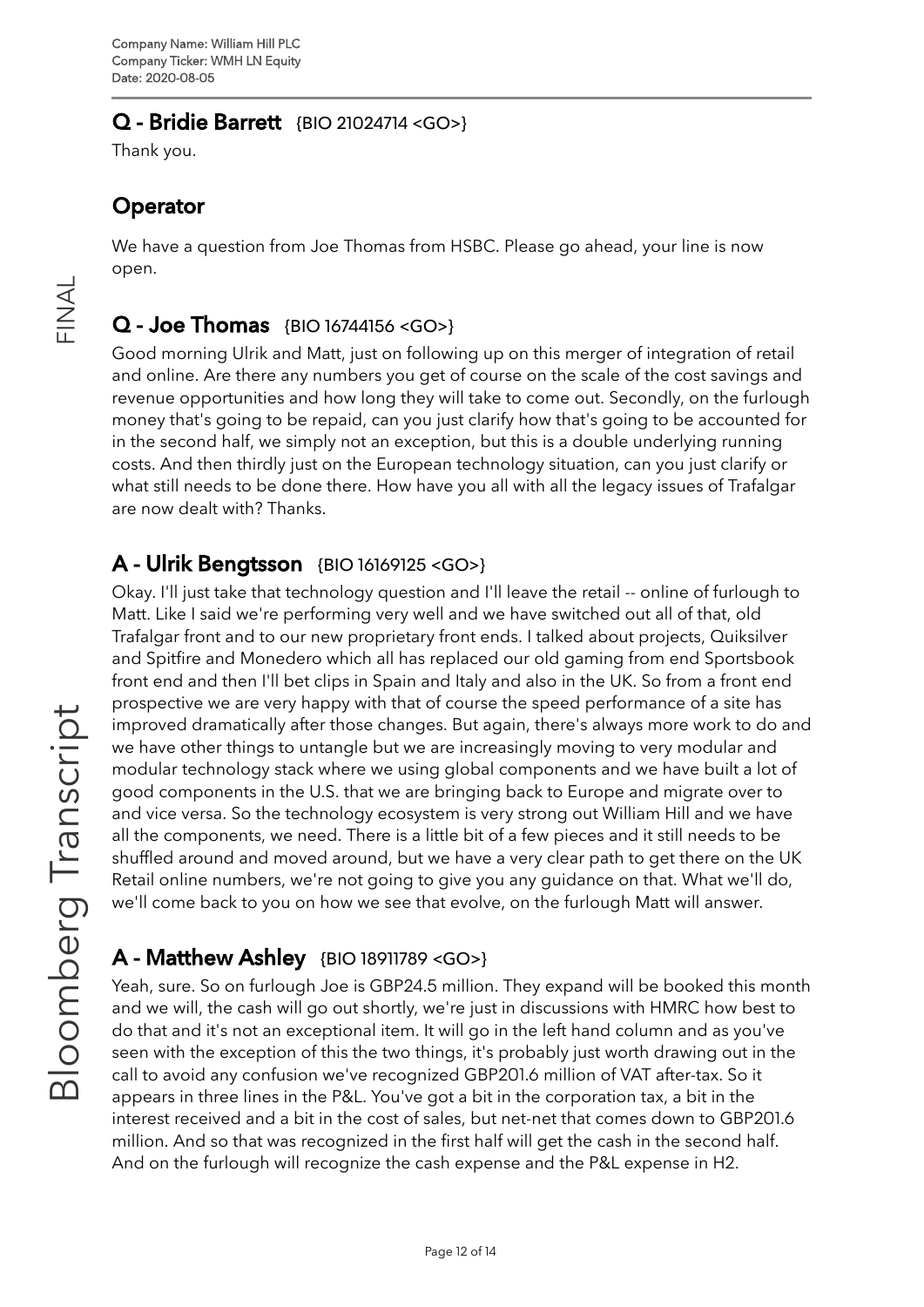## Q - Joe Thomas {BIO [16744156](https://blinks.bloomberg.com/screens/BIO%2016744156) <GO>}

Thanks for that. Could I just clarify on -- that's helpful. Just to come back on this retail online merger. I'm just trying to grasp exactly what is going to look like. Is it going to be, is if you think the omnichannel solution we had in the past, didn't really work properly. So we should expect more of that or I mean is there any color on sort of detail you can give us as to what to expect from William Hill over the coming months?

### A - Ulrik Bengtsson {BIO [16169125](https://blinks.bloomberg.com/screens/BIO%2016169125) <GO>}

Well, I think the simple answer is we think our shops can do much more than they do today, when it comes to assisting, helping and driving our online business and we look at the customers, one UK customer and in order for that to work in reality and work properly and efficiently the organizational structure need to be aligned to that and that's what we're doing now to unlock that potential.

#### $Q - Joe Thomas$  {BIO [16744156](https://blinks.bloomberg.com/screens/BIO%2016744156) <GO>}

Thanks a lot.

 $\frac{\mathsf{Z}}{\mathbb{L}}$  .

 $\prec$  $\overline{\phantom{0}}$ 

## **Operator**

(Operator Instructions) It appears we have no questions at the moment.

#### A - Ulrik Bengtsson {BIO [16169125](https://blinks.bloomberg.com/screens/BIO%2016169125) <GO>}

Okay. Just closing remarks from me. Thank you very much for joining us. I've been in the role as CEO for nearly a year now. And as I reflect on that to you. I'm really pleased with the progress we are making and the momentum we are building. We set out a very simple and straight forward strategy of customer team and execution. We feel increasingly we are winning with our customers, delivering great products, our teams have been incredible and really collaborative and gelled in this difficult times, and we are building good momentum when it comes to execution. An incredible year, we are very much also a lot of work ahead of us, which we're very excited about telling you next time we speak. Thank you.

#### A - Louise Turner-Smith {BIO [21207451](https://blinks.bloomberg.com/screens/BIO%2021207451) <GO>}

Ladies and gentlemen, this concludes today's call. Thank you for joining. You may now disconnect your lines.

This transcript may not be 100 percent accurate and may contain misspellings and other inaccuracies. This transcript is provided "as is", without express or implied warranties of any kind. Bloomberg retains all rights to this transcript and provides it solely for your personal, non-commercial use. Bloomberg, its suppliers and third-party agents shall have no liability for errors in this transcript or for lost profits, losses, or direct, indirect, incidental, consequential, special or punitive damages in connection with the furnishing, performance or use of such transcript. Neither the information nor any opinion expressed